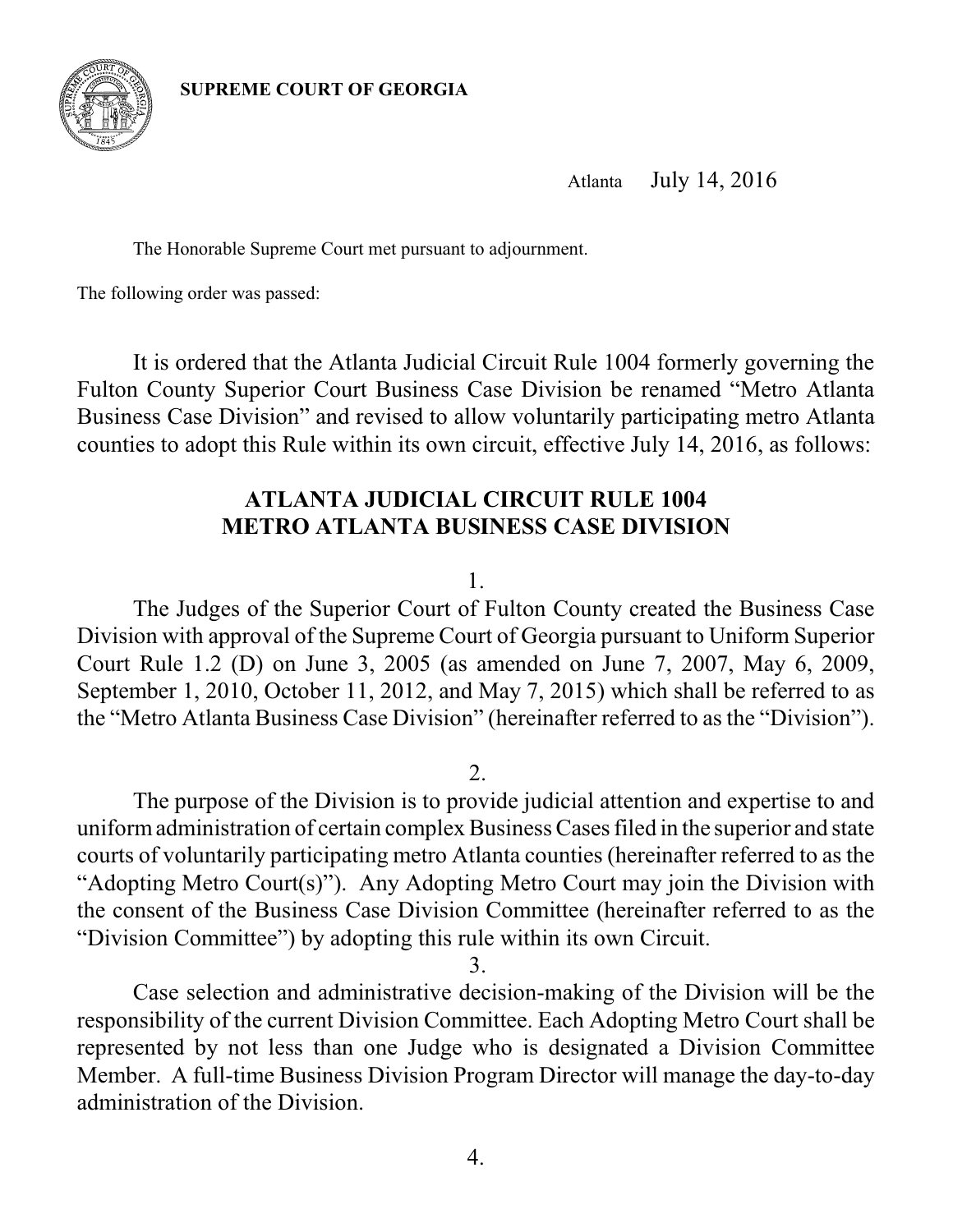(a) The Division Committee may accept for assignment Business Cases, which include actions brought pursuant or subject to the following:

(i) Georgia Uniform Securities Act of 2008, as amended, OCGA § 10-5-1 et seq.;

(ii) Uniform Commercial Code, OCGA § 11-1-101 et seq.;

(iii) Georgia Business Corporation Code, OCGA § 14-2-101 et seq.;

(iv) Uniform Partnership Act, OCGA § 14-8-1 et seq.;

(v) Uniform Limited Partnership Act, OCGA § 14-9A-1 et seq.;

(vi) GeorgiaRevisedUniformLimited Partnership Act, OCGA§ 14-9-100 et seq.;

(vii) Georgia Limited Liability Company Act, OCGA § 14-11-100 et seq.; and

(viii) Georgia InternationalCommercial ArbitrationCode, OCGA § 9-9-20 et seq. In addition, Business Cases may include any action in which the amount in controversy (or, in a case of injunctive relief the value of the relief sought or the cost of not getting the relief) exceeds \$1,000,000 and where one or more parties to the action or the Judge currently assigned that case believes warrants the attention of the Division, including, but not limited to, large contractual and business tort cases as well as other complex commercial litigation involving a material issue related to the law governing corporations, partnerships, limited partnerships, limited liability partnerships, and limited liability companies, including issues concerning governance, involuntary dissolution of a corporation, mergers and acquisitions, breach of duty of directors, election or removal of directors, enforcement or interpretation of shareholder agreements, derivative actions and/or arbitration.

(b) Notwithstanding anything contained herein to the contrary, a case that includes the following claims shall not be classified as a Business Case without the consent of all parties:

(i) Personal injury;

(ii) Wrongful death;

(iii) Employment discrimination; and

(iv) Consumer claims in which each individual plaintiff's claims are in the aggregate less than \$1,000,000.

## 5.

The Division is to be comprised of at least two Judges (the "Division Judge" or "Division Judges") who manage, administer, and try the cases assigned to this Division within their own County, as the Chief Judge shall designate upon recommendation of the Division Committee. The Division Judges may select a Judge to serve as the head of the Division (the "Division Leader"), who will be in charge of addressing issues with regard to case assignment, creating and implementing Division policies, representing the Division to the public, and performing all other functions that are necessary for the administration of this Division.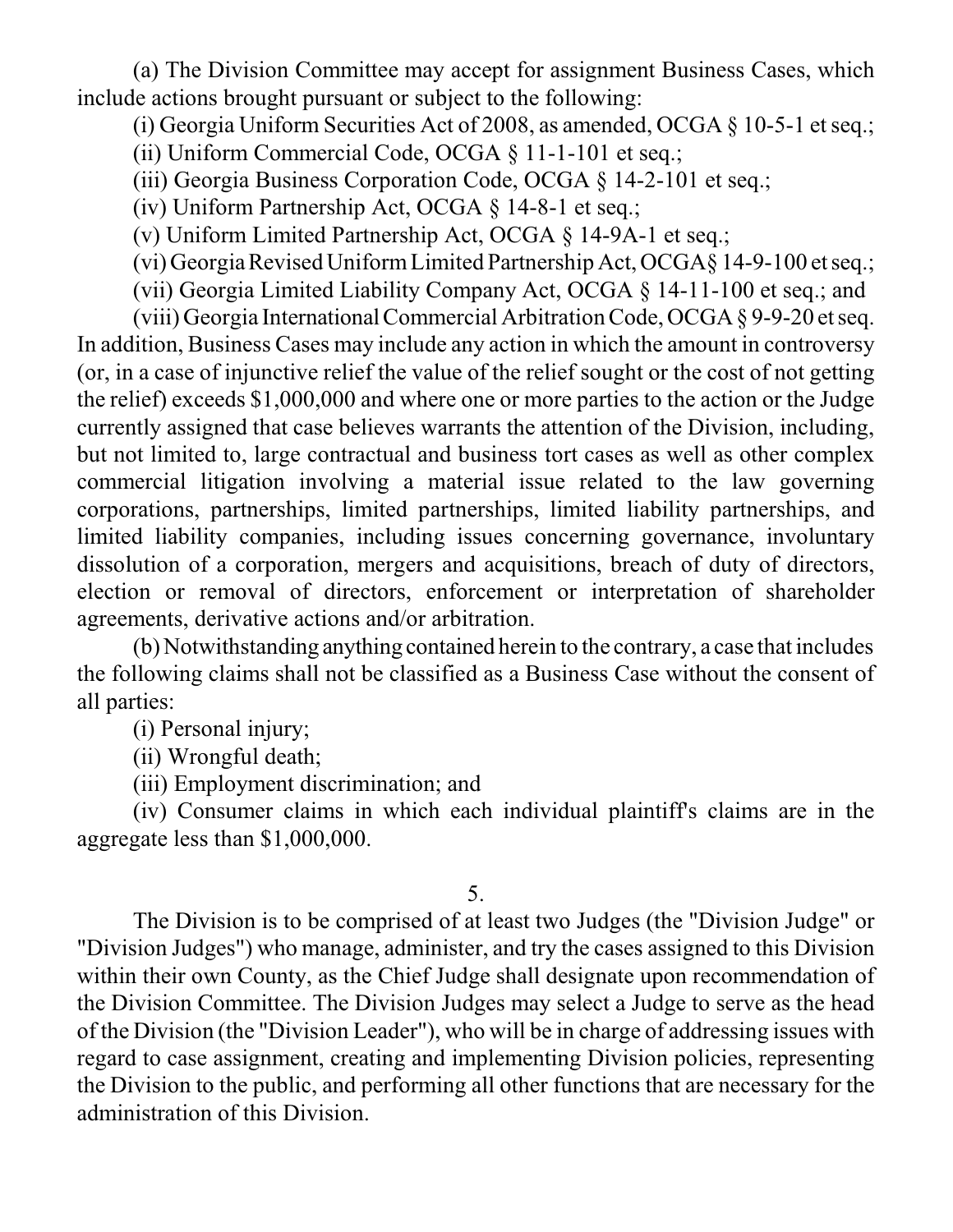A Business Case filed in the Superior Court of Fulton County or an Adopting Metro Court shall be eligible for assignment to the Division based upon: (1) the parties' joint request; (2) the motion of a party; or (3) a request submitted by the Superior Court or State Court Judge currently assigned that case, with notice to the parties. By filing a motion to transfer a case into the Division pursuant to subsections (1) or (2) above, the movant(s) agrees pursuant to OCGA  $\S$  15-6-77 (1) to pay, pro rata, a transfer fee in an amount not to exceed \$2,500 as set forth in the "Standing Order Regarding Transfer Fee Amount" for the applicable County as currently published online at http://home.fultoncourt.org/ ("Transfer Fee") to be used solely for the Division. Pursuant to Uniform Superior Court Rule 1.2 (B), the Clerk of Court shall maintain the original of such Standing Order and provide copies of it, upon request. In the event that a Superior Court or State Court Judge requests that a case be assigned to the Division pursuant to subsection (3), no such Transfer Fee shall be required. The motion or request shall be directed to the Division Committee, via the Business Division Program Director, to determine, after allowing the parties twenty (20) days for briefing of the issue, whether the case is a Business Case Division case and whether it should be accepted for assignment into the Business Case Division. Pursuant to Uniform Superior Court Rule 6.7, the Chief Judge may shorten the time requirement applicable to transfer motions upon written notice and good cause shown. If so accepted, the Business Division Program Director shall reassign the case to a Division Judge within the originating county.

7.

Upon a motion or request, if a majority of the Division Committee deems the case appropriate for assignment to the Division, the Business Division Program Director shall assign the case to the Division. Within the Division, the Business Court Program Director shall assign the Division's cases in rotation, taking into account reasonably estimated discovery, dispositive motions, availability of the Division Judge, the Division Judge's current case load, and trial time, as far as practicable, and any other applicable concerns. The Business Court Program Director shall make every effort to fairly assign the case load within the Division. In Adopting Metro Counties in which both superior and state courts have adopted the program, the Business Case will be assigned to either a Superior Court or StateCourt Division Judge regardless of the court into which it was filed. However, the Business Case shall remain in the County in which it was filed.

When an active Judge's case has been reassigned to a Division Judge as a Business Case, the Court Administrator shall make such additional assignments to the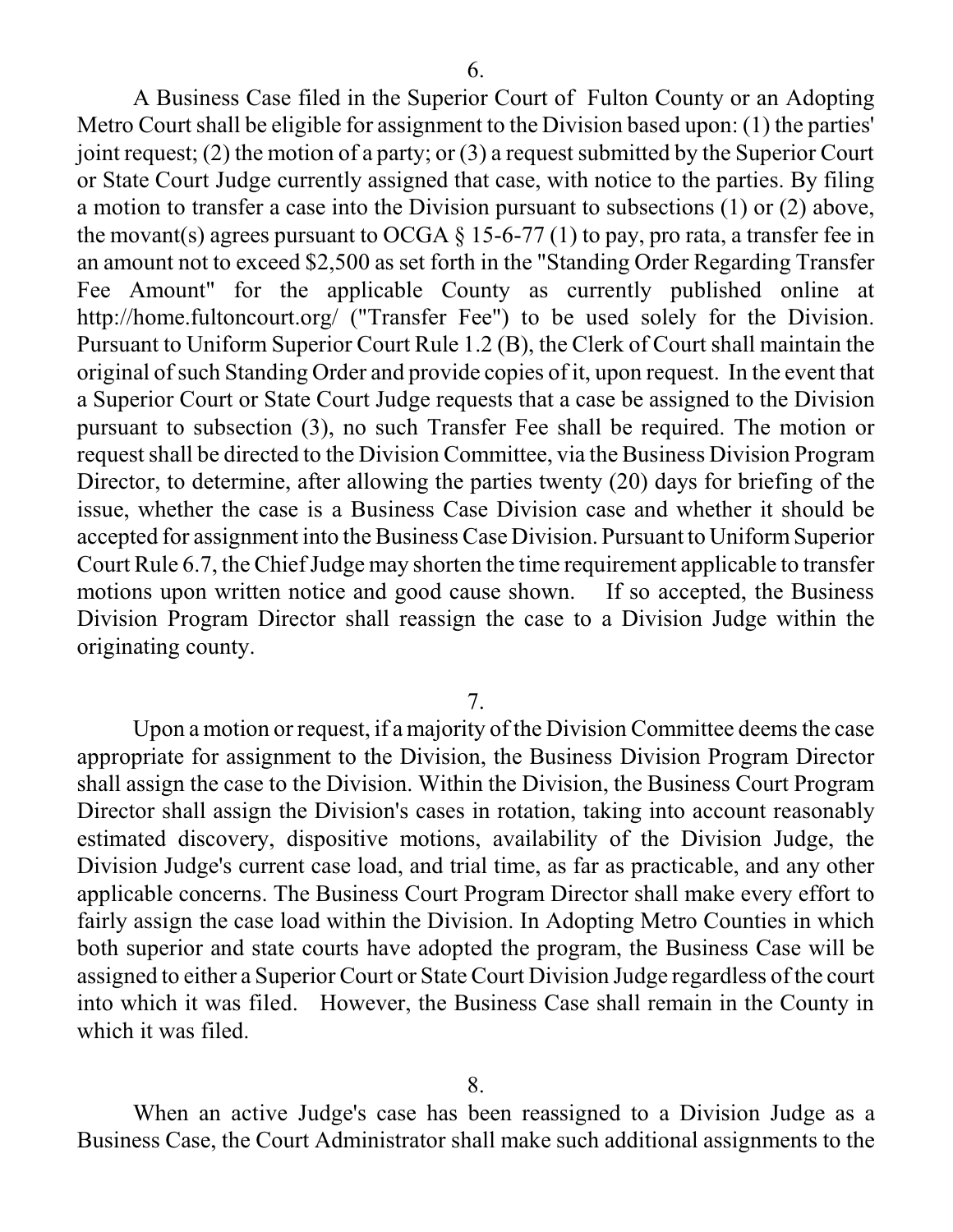active Judge as are necessary to comply with these rules.

#### 9.

The Division Committee will recommend and the Chief Judge/District Administrative Judge shall select or re-select all Division Judges from those Judges, considering their experience, training, and otherrelevant factors, who volunteer for such assignment for a period of two years. At the end of each two-year term, the Chief Judge/District Administrative Judge shall decide the continuation of such assignment if the Division Judge volunteers for continued service. The Chief Judge/District Administrative Judge may reassign such Division Judge at any time in the best interests of the Court and the Division.

#### 10.

The Business Cases assigned to the Division shall be governed by applicable law, including the Georgia Civil Practice Act, OCGA § 9-11-1 et seq., and the Uniform Superior and/or State Court Rules.

### 11.

The Division Judges, in consultation with all parties and pursuant to applicable law, shall have the ability to modify the schedule for the administration of Business Cases, including the schedule for conducting discovery, filing dispositive motions, conducting pre-trial procedures, and conducting jury and non-jury trials.

### 12.

In particular, the Division Judges, pursuant to OCGA  $\S$  9-11-5 (e), may modify the procedure for filing papers with the Court, including allowing such filings to be made by facsimile or by e-mail with the Court. Upon the written consent of all parties and upon any necessary waivers as may be required by law, the Division Judges may allow for service of papers filed with theCourt by electronic means, including by e-mail or an electronic filing service in accordance with Uniform Superior and State Court Rule 36.16. In the event that any procedures are modified pursuant to this paragraph, an electronic signature shall be deemed an original signature.

13.

The Division Judges, in consultation with all parties, shall have the ability to order nonbinding mediation, nonbinding arbitration, or other means of alternative dispute resolution as dictated by the needs of a particular Business Case. The Division Judges themselves, with the consent of all parties, may conduct such nonbinding mediation, nonbinding arbitration, or other means of alternative dispute resolution.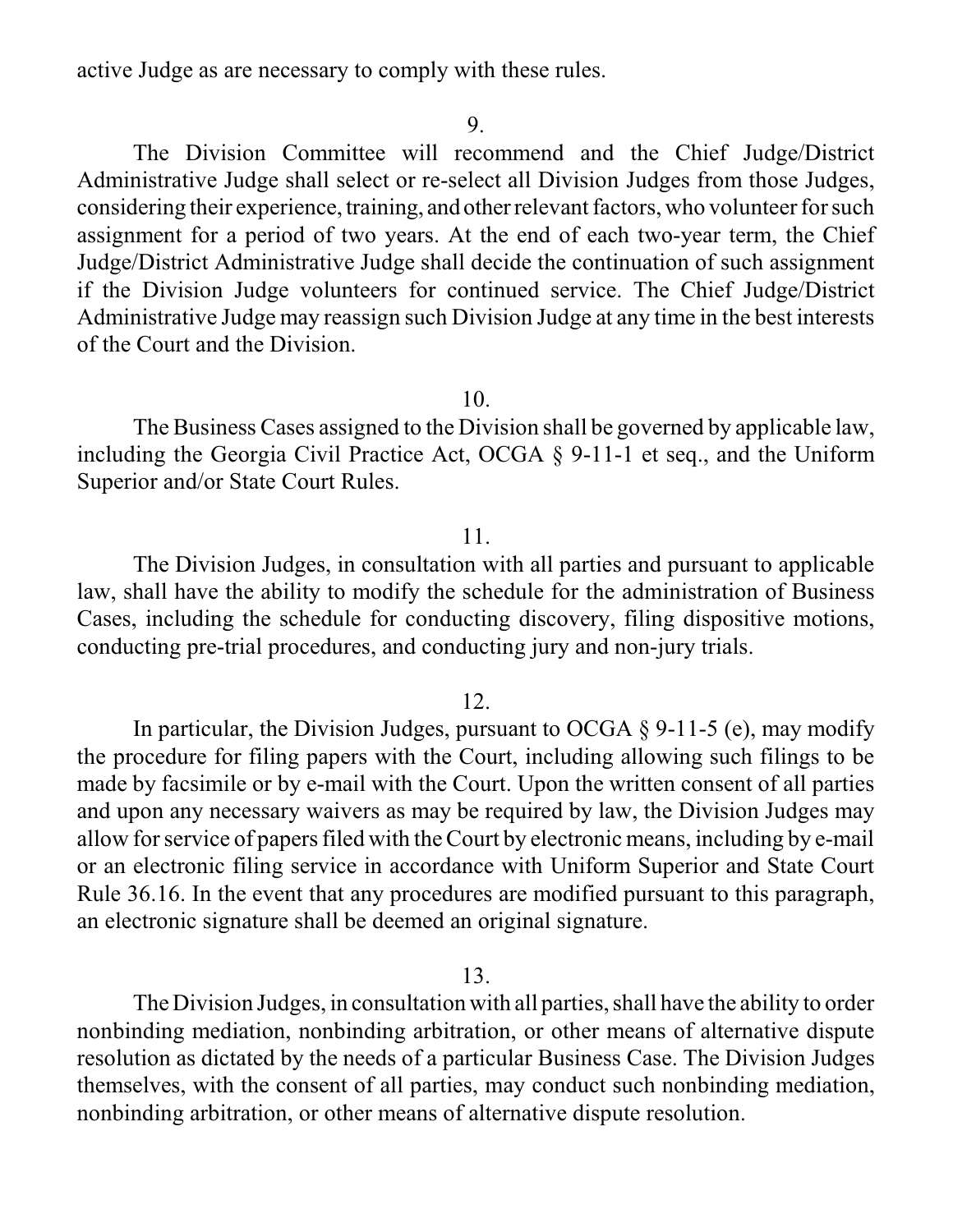The calendar for the Division shall be prepared and maintained by the Business Court Program Director under the supervision of the Division Judges and shall be made available to all parties with Business Cases pending in the Division. Pursuant to agreement of the parties and the Division, the Division may notify parties of such calendar by electronic means, including by e-mail or by publication by website.

### 15.

Subject to the rules of evidence, the Division encourages the parties to use electronic presentations and technologically generated demonstrative evidence to enhance the trier-of-fact's understanding of the issues before it and to further the convenience and efficiency of the litigation process.

### 16.

Within thirty (30) days of a Business Case being assigned to the Division, or such shorter or longer time as the Division Judges shall order, the parties shall meet with the Division Judge to whom the Business Case is assigned to discuss the entry of a case management order, including the following issues: (i) the length of the discovery period, the number of fact and expert depositions, and the length of such depositions; (ii) a preliminary deposition schedule; (iii) the identity and number of any motions to dismiss or other preliminary or pre-discovery motions which shall be filed and the time period in which they shall be filed, briefed, and, if appropriate, argued; (iv) the time period after the close of discovery within which post-discovery dispositive motions shall be filed, briefed, and, if appropriate, argued; (v) the need for any alternative form of dispute resolution, specifically including mediation; (vi) an estimate of the volume of documents and electronic information likely to be the subject of discovery from the parties and non-parties, and whether there are means by which to render document discovery more manageable and less expensive; (vii) modifications to the rules under the Civil Practice Act or the Uniform Superior or State Court Rules as may be applicable to a particular case; and (viii) such other matters as the Division Judge may assign to the parties for their consideration. Prior to the meeting with the Division Judge, lead counsel for each party shall meet and confer to discuss subparts (i) through (viii) of this paragraph. At the initial meeting with the Division Judge, the parties shall submit a proposed case management order to the Division Judge for consideration.

#### 17.

In an effort to reduce the length of discovery and quickly resolve any discovery disputes, the Division Judges shall be available to the parties to resolve disputes that arise during the course of discovery.